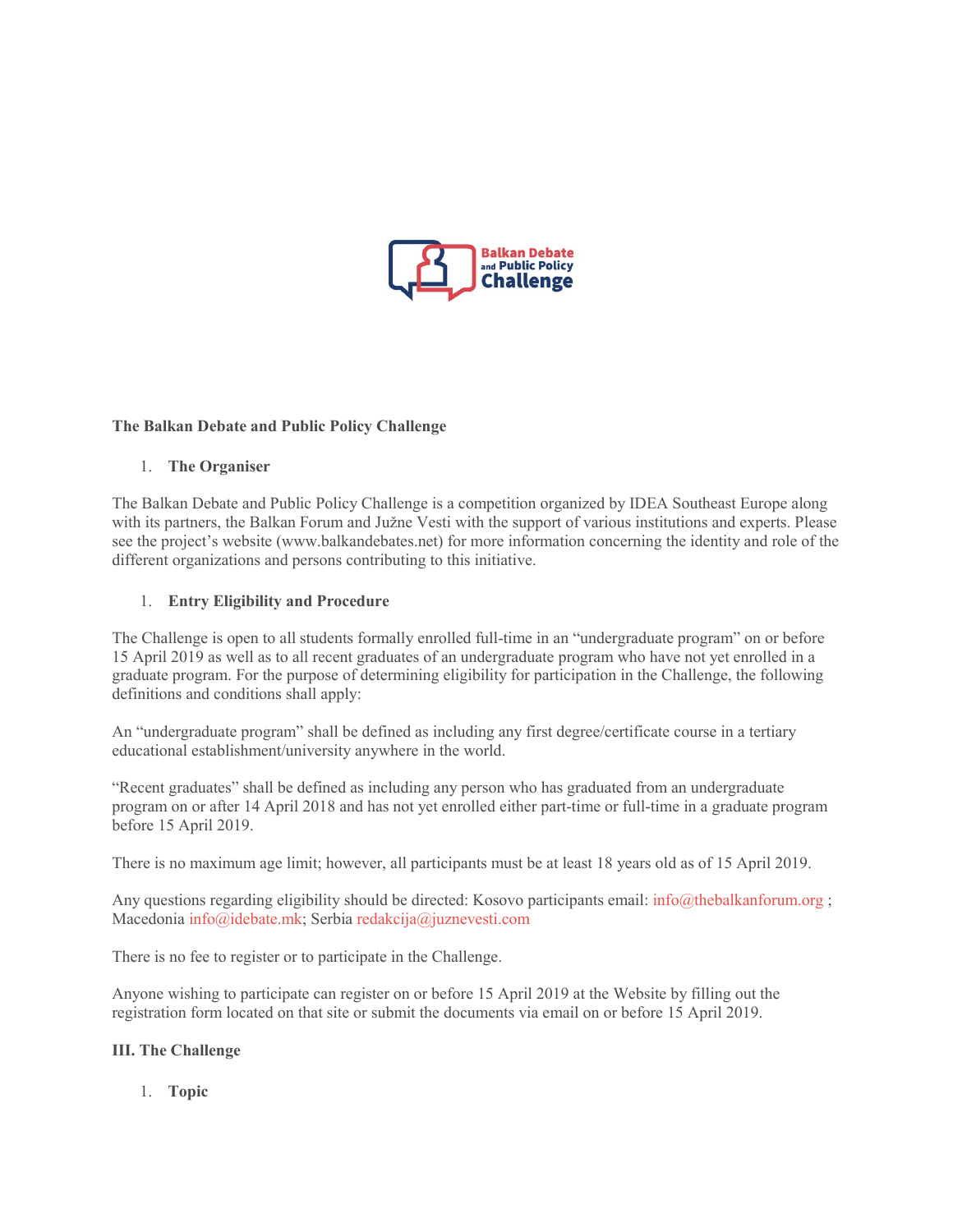The theme is a "Joint future of the Western Balkan in the EU". Specific topics within this theme are 1) a Joint Customs Balkans: Western Balkans Union, 2) a Joint Action Plan for the implementation of regional environmental measures on air quality, waste management, and natural resource management, and 3) Improving Educational Mobility in the Western Balkans. Participants must choose 1 of the aforementioned.

## 1. **Stages of the Challenge**

The Challenge consists of one written round, which serves as the qualifying ground for participation in the local and final round, also known as the Forums.

The written round can generally be described as follows:

The Task: All participants submit a policy paper (1500 to 2000 words, excluding the list of sources and citations in footnotes) in response to one of three topics. From these submissions, up to 10 participants per location will be selected to present their policy brief at the local forum.

Each local Forum selects 3 finalists. The 9 finalists in total are all eligible for internship opportunities at the Organiser and its partners.

At the Final Forum, the finalists present their brief and engage in discussion with the panel of experts present. The 3 winners will have their briefs published on the project's website and receive symbolic prices (TBA).

### 1. **Rules for Written Submissions**

From the beginning of the Challenge, the Organiser will post a list of reading materials as well as a presentation and description of the theme that will help frame the discussion of the topic during the coming year.

For the Challenge, the Organiser will also post the following information on the Website at least two weeks prior to the deadline for submission:

A detailed description of the task.

### **Evaluation criteria.**

Other educational materials helping the participants to prepare the tasks required.

For the Challenge, participants must follow any guidelines posted on the Website when preparing their papers. They must also follow any instructions posted on the Website concerning the manner in which to submit the paper, including electronically via the Website or by e-mail to a designated e-mail address. All papers submitted must be only in English.

The Organiser has set the deadline to 15 April 2019. The Organiser reserves the right to modify at any time the deadlines date. Information concerning the deadline shall be sent by e-mail to the registered participants and posted on the Website.

For the purpose of determining compliance with any deadline, the Organiser will accept any paper that is received by the Organiser by 23:59 (11:59 p.m.) on the date due. In case of doubt, the Organiser will consider only the time applicable in the city and country where the student's undergraduate program is located. No paper received after the deadline posted will be accepted or marked, except as approved by the Organizer in exceptional circumstances as described by the participant in a written e-mail sent to info@idebate.mk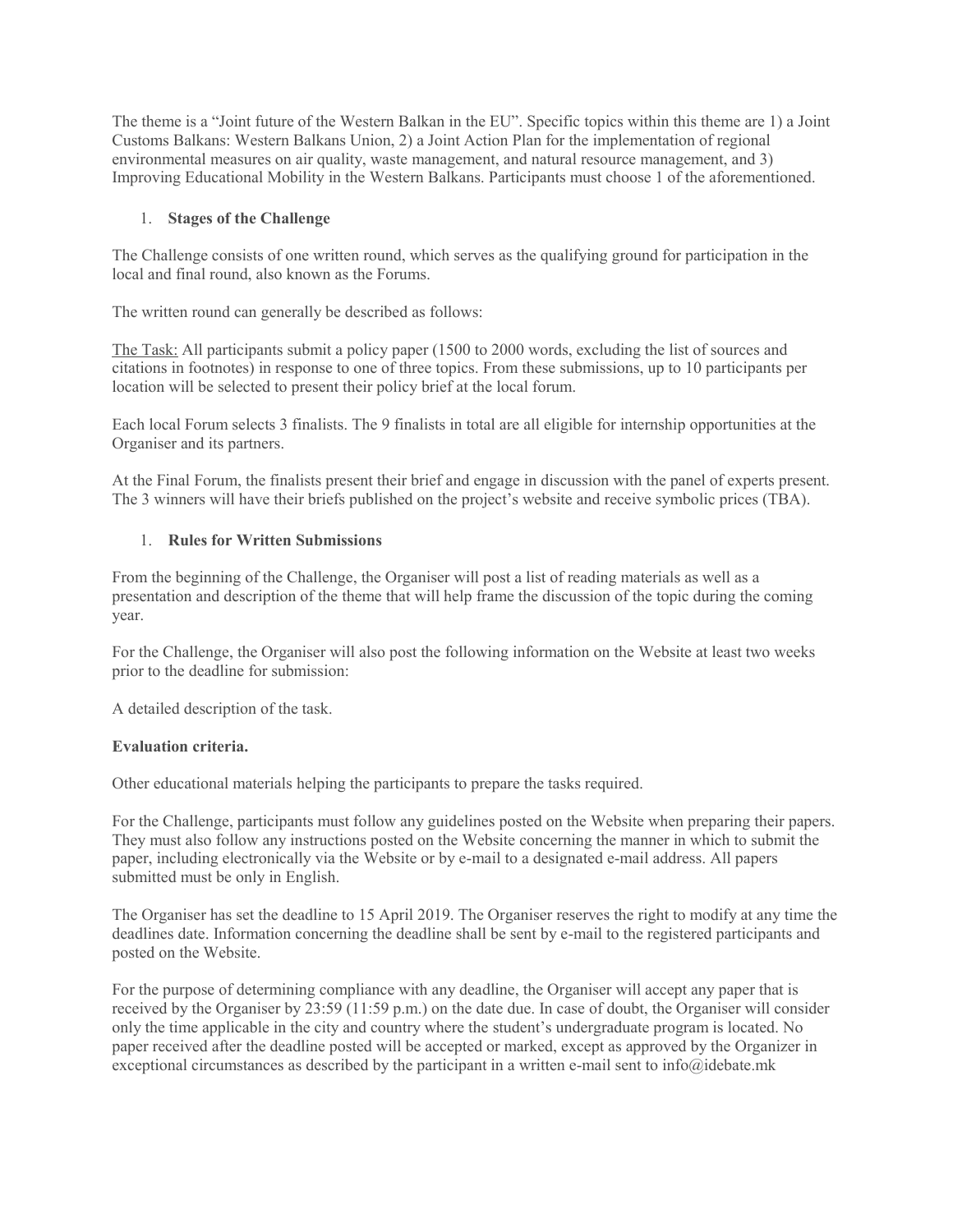Each participant may submit only one paper for the Challenge. Participants will only be allowed to submit a paper once. Multiple versions of the same paper will not be accepted. The Organiser will consider the paper submitted earliest by any participant who submits multiple versions of the same paper as being the paper submitted for review by the judges.

Participants are encouraged to be creative and to develop original arguments for their positions. The Organiser shall review papers to ensure that participants do not plagiarise any portion of text from other sources, without proper references. All participants are expected to comply with the citations and plagiarism policy of the Challenge. Any participant that submits a paper that includes plagiarism will be immediately disqualified from the Challenge and will not be allowed to participate in future Challenges. The Challenge has a zero-tolerance policy towards plagiarism.

# 1. **Adjudication – Evaluation**

A panel of judges will be responsible for reading and marking each paper submitted in accordance with the evaluation criteria defined for each round. The evaluation criteria shall be posted on the Website at least 2 weeks before the submission deadline so that participants are informed in advance of the basis of the evaluation.

A Chief Adjudicator shall be designated by the Organiser to ensure the quality and consistency of each round's evaluation. The Chief Adjudicator shall oversee and coordinate the work of the judges. The Chief Adjudicator shall also determine, with the consultation of the Organiser, the manner in which to distribute the papers among the judges in order to ensure that all papers are reviewed in a fair, objective and anonymous manner. To this end, participants will be attributed to an identification code to use when submitting their papers so that no personally identifiable information can be seen on the papers when being evaluated. More information on the selection and work of the judges may be posted separately on the Website.

After reviewing all papers submitted, the Organiser shall notify all participants if they will proceed to the next round.

All participants will receive comments on their papers to inform them of the evaluation made by the judges. These comments are intended to help the participants learn. They shall be constructive indications to guide the participants in their future endeavours. They are not intended to express any definitive opinion about the individual participants.

The Chief Adjudicator's decision shall be final and shall not be subject to appeal.

## 1. **The Final Stage: Skopje Forum (May 2019)**

The final stage for participants competing in the Challenge consists of an event called the Skopje Forum (hereafter "the Forum"), which will be designed to provide the participants with learning opportunities while they participate in competitive activities. Parts of the Forum may be reserved for the participants, while other parts (and in particular the last competition between the finalists) will be open to the public (i.e., guests and other registered participants).

A maximum of 9 participants will be selected based on their performance in the local Forums ranking to participate in the Forum activities reserved exclusively for them in May 2019 in Skopje, Macedonia.

The participants will participate in a competitive round to compete before a panel of expert judges at the Forum in May 2019 in Skopje, Macedonia. In this round, they will present their briefs before a panel of experts and engage in a discussion.